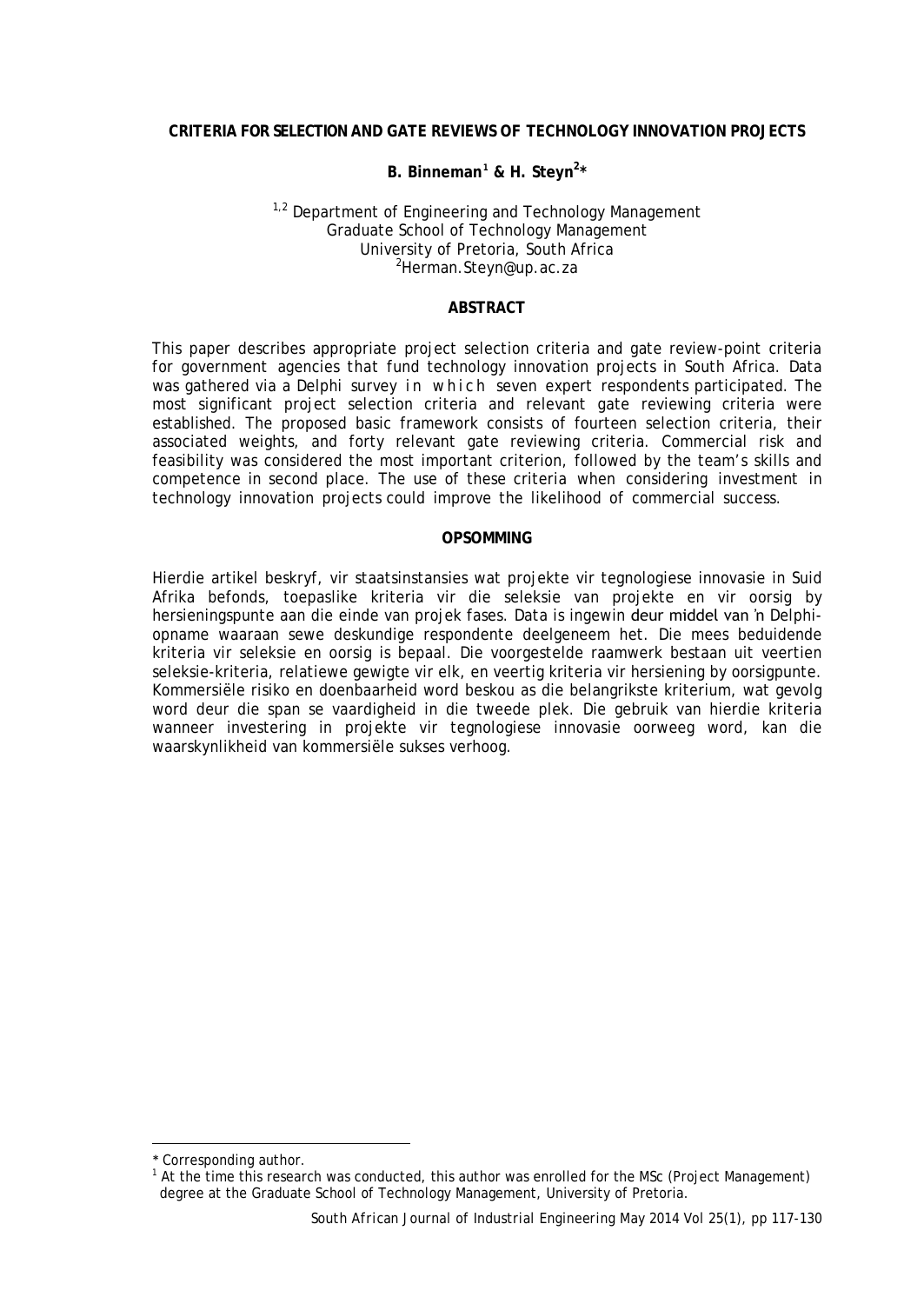### **1 INTRODUCTION**

## **1.1 Selection of projects for technological innovation**

Technical innovation is important for economic growth and for enhanced competitiveness [1,2,3,4]. As innovation and entrepreneurship are important drivers of productivity and economic growth, South African government funding agencies aspire to stimulate and commercialise technological innovation. For agencies to achieve their objectives successfully, they have to select projects for investment carefully and strategically in the high risk environment where these technology innovation projects are to be found. There are many instances where projects are carefully and strategically selected, and planned and executed on time and within budget, but still fail to produce actual socio-economic benefit, impact, revenue, and/or profit. They also often fail to establish new ventures or the expected small, medium, and micro enterprises (SMMEs); and they have difficulty in commercialising the final product/service/process [5]. Management of research and development (R&D) projects is quite complex due to the substantial uncertainties in a project life-cycle. Each project phase poses different risks and uncertainties [6]. Despite the range of available solutions and guidelines, a benchmarking study indicated that project selection and prioritisation is one of the weakest facets of new product management activities [7].

In the competitive globalised market, efforts are made to promote the commercialisation of university research [8], t o reform their research system to focus on new and innovative technologies, and to set up structures to support activities aimed at increasing commercialisation and SMME start-ups from publicly-funded research. One of the difficulties is that the concept of 'project success' has not been well-defined in the project management literature. Failure is also an ill-defined term that is used by practitioners and in the literature [9]. For the purposes of this paper, 'project success' implies successful commercialisation.

The complex task of commercialisation, to bring highly uncertain technologically innovative and R&D projects to the market, has prompted many researchers over recent decades to investigate the critical factors leading to the success or failure of these projects [10]. It is hard to explain why so many of these projects fail, or never reach the commercial markets; and so very few do, in fact, succeed. To a large degree, the high level of uncertainty of innovative projects implies high risk that often results in failure [11]. Successful project management techniques contribute towards the achievement of project success, but project management, in itself, cannot ensure that a project will necessarily succeed [12].

In the literature, significance is given to three main factors that contribute to the success of R&D, new product, and technology innovation projects:

- Market strength is based on the analysis of (a) the potential size of the market, (b) the expected market share, and (c) the expected profitability of the new product or service [13]. Finding interesting projects is often hard for government financiers, and the uncertainty makes it hard to select high-potential projects.
- The technology, its patentability, and factors that influence the decision to commercialise a patent were identified as possible factors for selecting a project in which to invest [14]. Svensson's [14] results showed that the larger the share of the patent-owners' costs covered by government financing, the lower the probability of patents being commercialised. This is likely to be dependent on the soft terms on which government loans are provided (e.g. whether the patent owner can avoid paying back the loan if the patent is never commercialised), or the government's ability to select promising projects. Cooper and Kleinschmidt [15] found that the relationship between innovativeness and commercial success is U-shaped rather than linear.
- The organisational planning and scheduling process for the introduction of a new product from an R&D project is considered very important in a number of studies.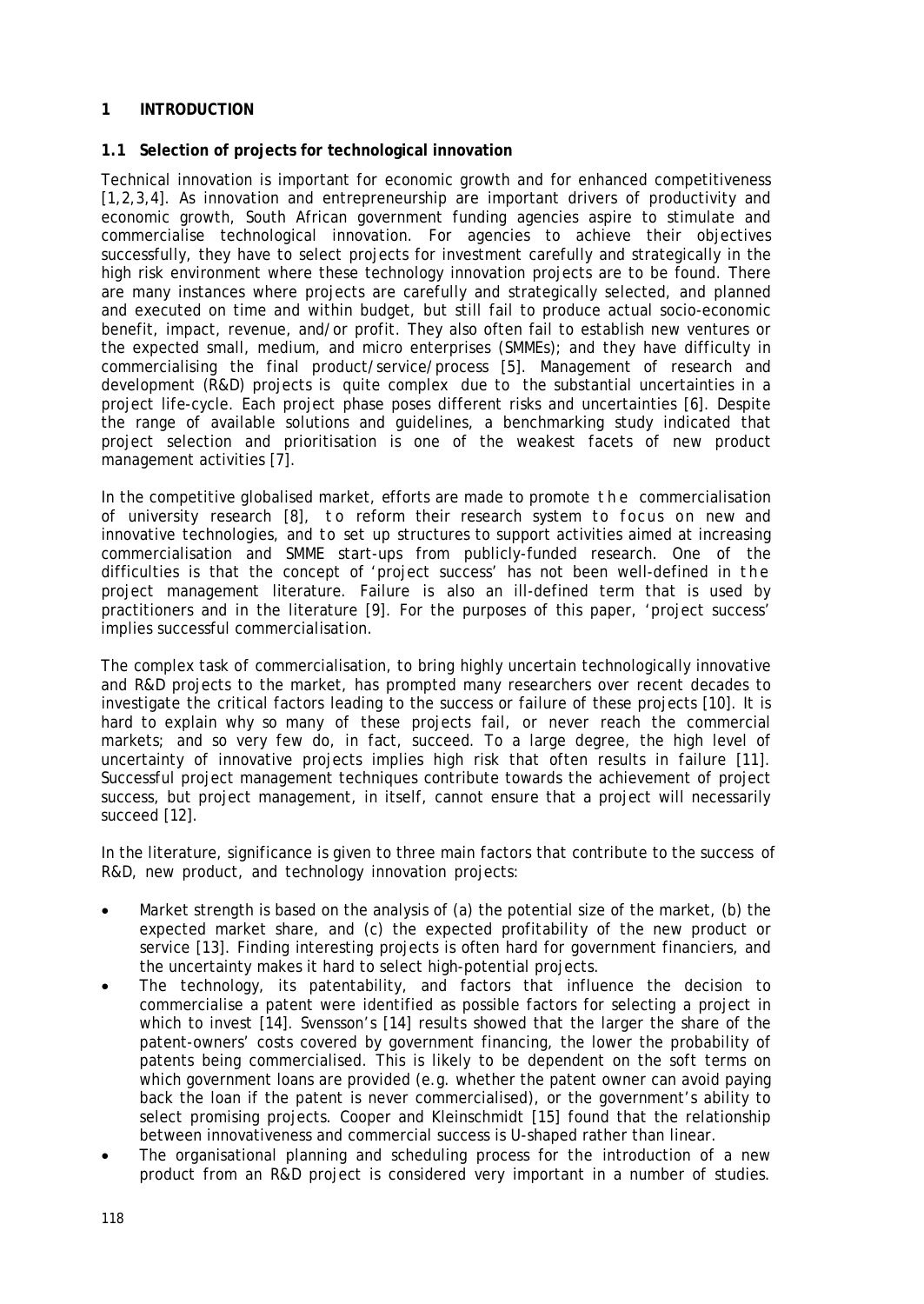Using quantitative techniques for project selection was deemed important by Liberatore and Titus [16]. Their study found that firms using such techniques had better results. Others, such as Mansfield and Wagner [17] and McGinnis and Ackelsberg [18], found that quantitative project selection was negatively correlated with economic success.

According to Nicholas and Steyn [19], there are two phases to project selection: pre-screening, analysis, and screening of new project proposals; and ranking, selecting, and on-going review of current projects. The strategic and high-level project selection criteria are determined by top management, but the ultimate decisions about whether to approve, deny, or cancel projects rest with the project review board. Technology innovation and R&D projects are usually selected from a pool of projects that are competing for funds, and are evaluated based on various criteria that traditionally imply commercial success. Projects are generally selected based on their expectation of meeting economic goals. There are various qualitative, quantitative, single, and multiple criteria methods for selecting projects in terms of benefit, cost, risk, resource requirements, and strategic objectives [19,20]. These models do not represent a logical or structured solution to the best selection of projects, and are unable to account for factors such as the maturity of the technology for commercialisation. Flaws in technical and commercial feasibility are often overlooked, and in some cases technical feasibility is ranked higher than commercial feasibility, which in turn increases risk and cost to the investor. Balachandra and Friar [10] proposed a contingency framework for the new product and R&D project models. The difficulty of obtaining a solution for selecting projects is exacerbated by the existence of a disproportionately large number of commercial objectives that often include profit, expected benefit, impact, and return on investment (ROI).

According to a best practice study conducted by Cooper et al. [21], it was found that 77.3 per cent of businesses make use of financial scoring methods, dominating 40.4 per cent of the businesses. Popularity does not necessarily equate with effectiveness, since most of these businesses fared poorly. Ironically, using the most rigorous techniques and a variety of financial tools yields the worst results. This is not because the methods are flawed, but because financial data are often missing at the very point where selection decisions are made. These methods yield an unbalanced portfolio of lower value projects, which in many instances lack strategic alignment. Therefore, scoring models that yield a balanced portfolio appear to be best for selecting high value projects. Best practice businesses tend to use multiple criteria to select their projects.

The uncertainty and risk associated with the success of a technology innovation project can pose a dilemma if the selection leads to an implementation or investment failure for an agency. The selection of high-impact, technologically- innovative projects for commercialisation and for possible new venture/SMME establishment are integral to ensuring the commercialisation and national rollout of these projects.

The objectives of this study were to establish (a) a basic framework of selection criteria that should be used for investment decision-making, and (b) gate review criteria that should be used at the development gates indicated in Figure 1 to improve the likelihood of the commercial success of technology innovation projects. The use of appropriate selection and gate review criteria could increase the commercial and long-term success rate for projects.

### **1.2 Project selection methodology for technological innovation**

Technology innovation projects are selected for development and commercialisation in phases. But this does not guarantee that all new technology innovation products/services/processes projects will deliver the planned outcome of having a new product/service, of reaching the market, or of creating other expected benefits. The wellestablished project management methodologies of project phases and gates (Figure 1) form the basis from which an agency's specific methodologies are derived.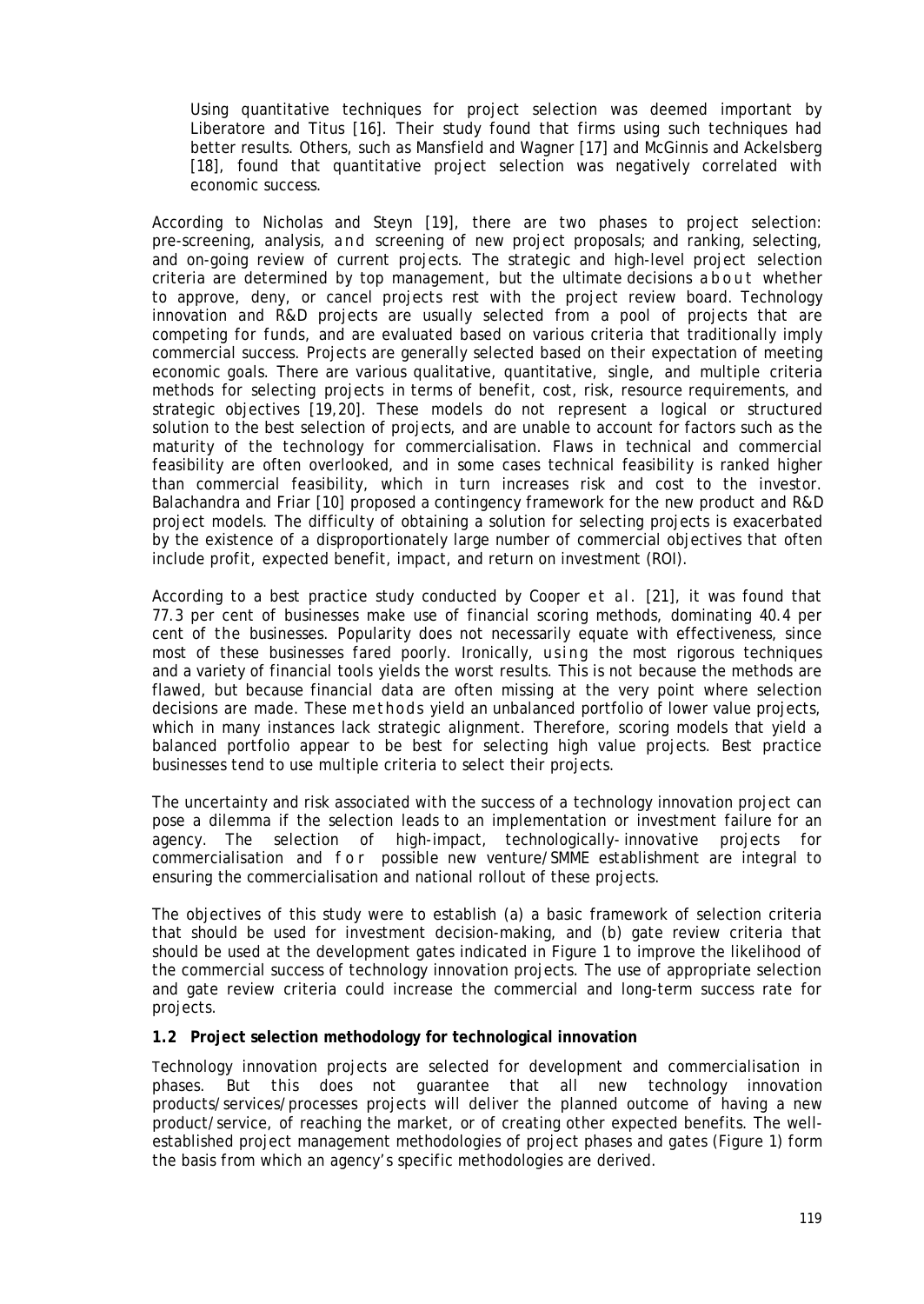

**Figure 1: The stage-gate system for new product development [22].**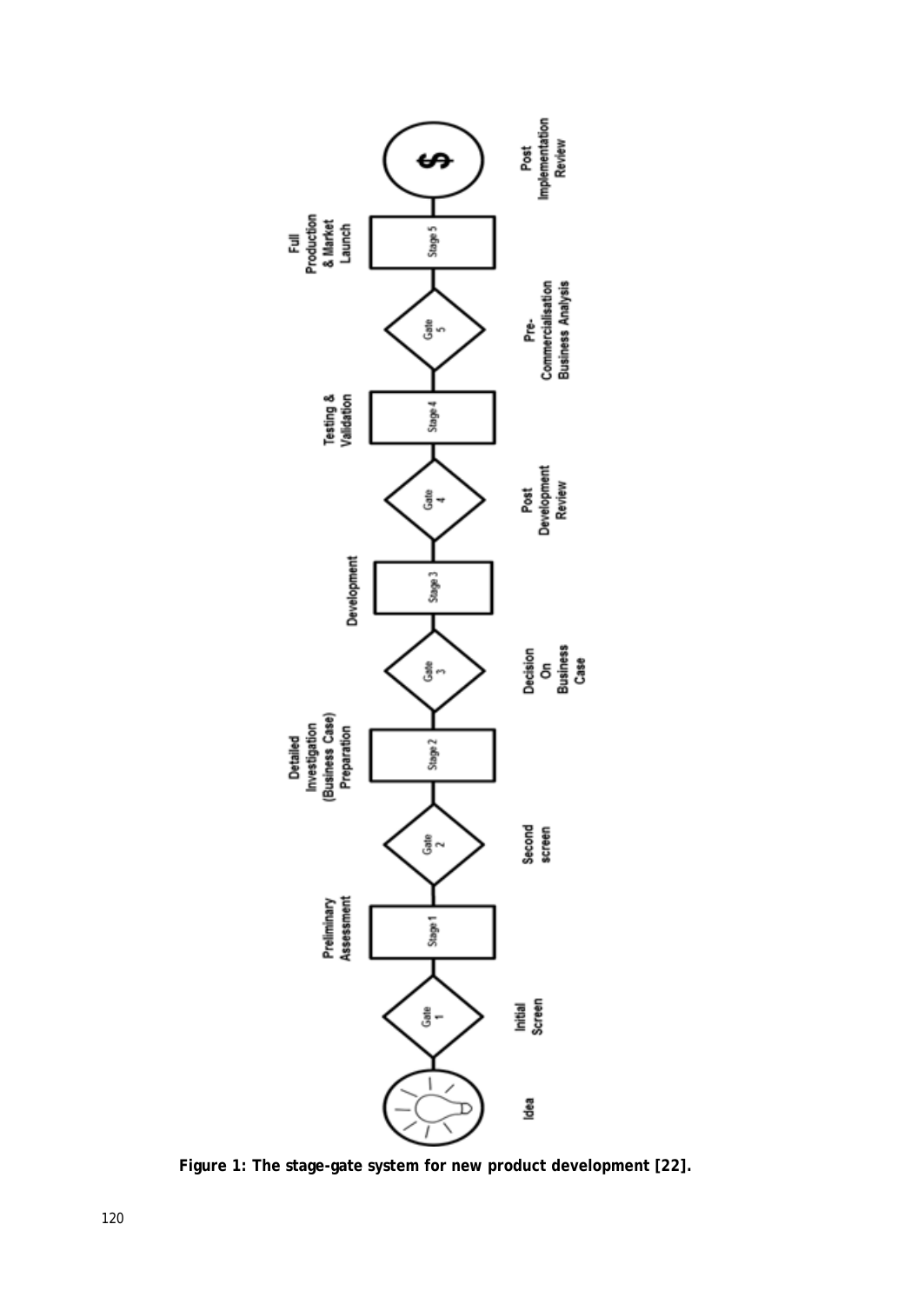According to Steyn et al. [24], project phases typically include: (i) clarifying the need for the project; (ii) feasibility studies; (iii) definition or design and development; (iv) implementation or project execution; (v) handover to the client and project closure; and (vi) support and maintenance. Risk and uncertainty have implications for investment commitments, especially during the early stages. A certain number of company resources are invested in the different stages to manage a full range of activities that impact on the project outcomes of marketing and operational, technical, commercial, and financial feasibility [23].

A specific phase of a project is usually only authorised once there has been satisfactory progress in the previous phase and the detailed plans for the next phase to be worked on are well-planned and approved. A detailed plan for the next phase forms the baseline from which to work, as well as a summary of the succeeding stages or a full summary of the entire project. This is sometimes referred to as 'rolling wave planning' [25]. The decision points that precede every stage are called *gates*, which act as formal review points where specific criteria need to be met for approval for the project to continue. The criteria used can reoccur as the project progresses, and should be treated as the entry point to the next stage. Once the feasibility of the overall project has been assessed, the decision may be made.

The early stages of a project are fundamental to its success; 30 to 50 per cent of the emphasis of a project's life is typically given to the investigative stages, with far-reaching consequences for the remainder of the project [23]. At each stage the full range of work should be done to cover the entire scope of the functional inputs required, and all aspects (marketing, commercial, operational, and technical) of the project should be addressed in parallel. It is essential that forecasts and reforecasts of the benefits, resources, and costs required to complete the project are taken into account throughout each stage [23].

Expenditure and progress during the first period of the project is slow, but quickly accelerates once work gets underway. It eventually slows down towards the end of the project, leading to a slow-rapid-slow progress towards the project goal, forming a common S-shaped curve over the project life-cycle [24,26,27]. At the same time, the number of new and innovative products/services/processes decreases at each stage (Figure 2) as the ideas with the greatest potential for commercialisation are pursued [28]. The objective of each phase is to reduce the risk to the subsequent phases in a cost-effective manner [29]. During the appraisal of the completed phase, a decision can be taken to terminate a project if there are no feasible risk mitigation plans or steps to follow during the subsequent phases. The identification of potential risks for technology innovation projects, for both technical and commercial feasibility, could ensure that the risks are quantified, mitigated, and addressed well in advance during the life-cycle.

The criteria for results to be achieved at each gate, according to the project management literature, are established by the stakeholders, who take into account the deliverable(s) from the previous phase, a well-documented execution plan for the next phase, and an updated high-level plan for the remainder of the project. Based on these, resources and funding are approved or rejected for the next phase. If the specific criteria of a phase have not been met, mitigation plans should be in place and work for the next phase should not be started; the project might even have to be terminated. The project can progress to the next phase only once all criteria have been met, and detailed plans for the next phase (as well as an updated, overall, high-level plan for the rest of the project) have been accepted. Provided that the stakeholders accept the inherent risks, they might also decide to 'fast track' the project, by allowing it to proceed to the next phase without all the criteria being met. If the criteria have not been met, that has to be highlighted and documented, or the project could be terminated [24,29].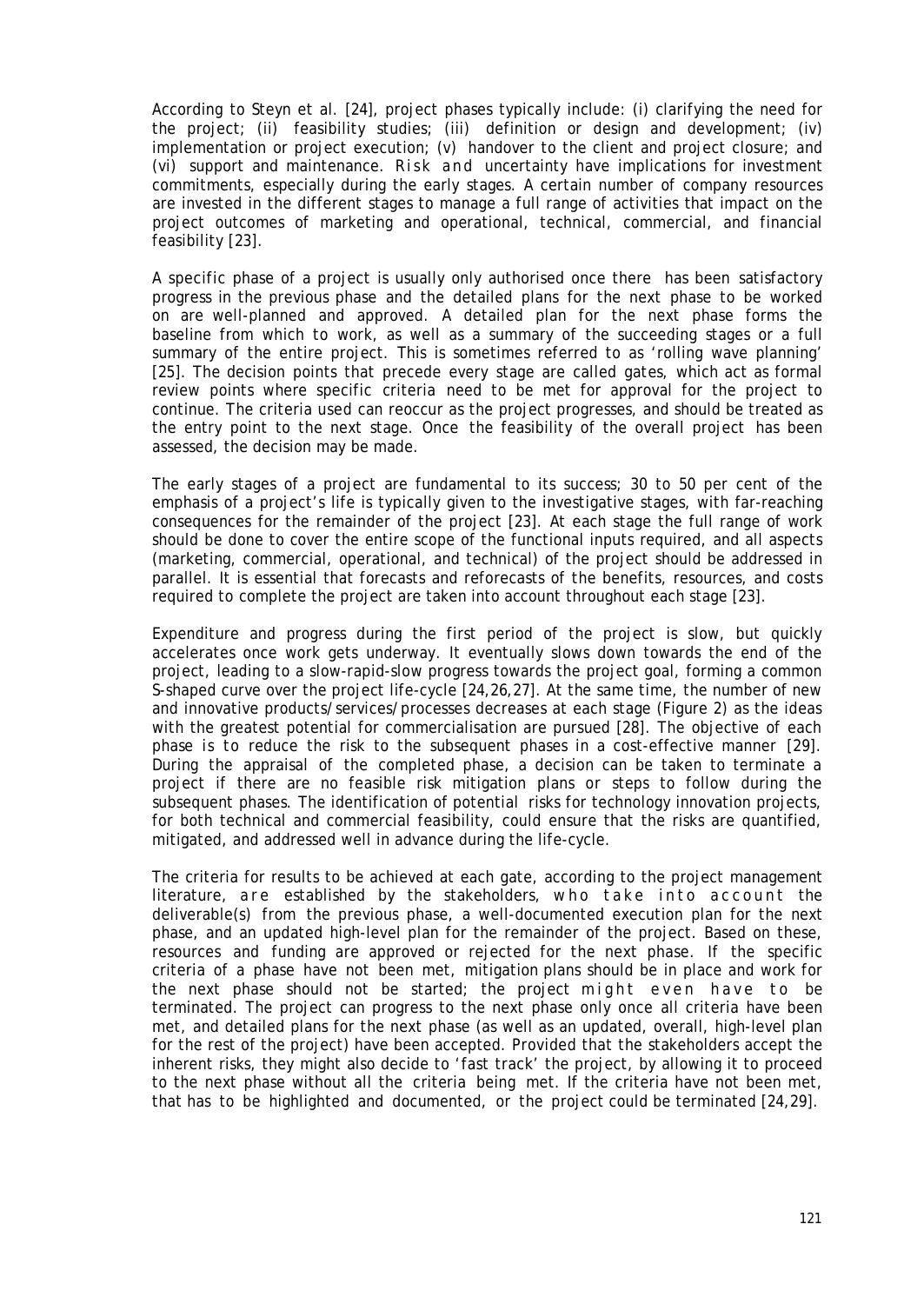

**Figure 2: Mortality of new product ideas [28].**

# **2 RESEARCH METHOD**

The analytical network process (ANP) method to investigate the criteria for selecting the projects to obtain superior value for investors is adapted from a method used by Mohanty, Agarwal, Choudhury and Tiwari [30] and Meade and Presley [31]. Saaty [32] developed the ANP as another approach to selecting R&D projects, and is a generalisation of the analytic hierarchy process (AHP), one of the most widely-used multiple criteria decision-making methods. Where the AHP decomposes a problem into several levels, making up a hierarchy in which each decision element is supposed to be independent, the ANP extends the AHP to problems with dependence and feedback, and allows for more complex interrelationships among decision elements by replacing a hierarchy with a network [33]. The ANP network presents a relationship between decision elements and the relative weightings of each decision element.

The ANP framework consists of:

# **1. Different project phases:**

Decision-makers have different views of the phases that influence the selection process, but of great importance are the various attributes and criteria used at each phase. The phases include: (i) proof of concept, (ii) development, (iii) product/ service/process<br>prototype, (iv) technology and market validation, (v) market accepted prototype, (iv) technology and market validation, (v) market accepted product/service/process, (vi) market launch, and (vii) trading business. During the early phases of the project, the focus is mainly on the technological viability and attributes, whereas during the later phases, the commercial viability and attributes are of greater importance [30].

- **2. Different factors affecting decision-making:**
- **2.1 Merit - Funding agencies consider projects that suit their needs or mandate and that provide the relevant expected benefits to be realised, taking into account the various inherent constraints. The merits of projects are assessed on a set of attributes that are classified into five categories:**
	- 1) project,
	- 2) organisational,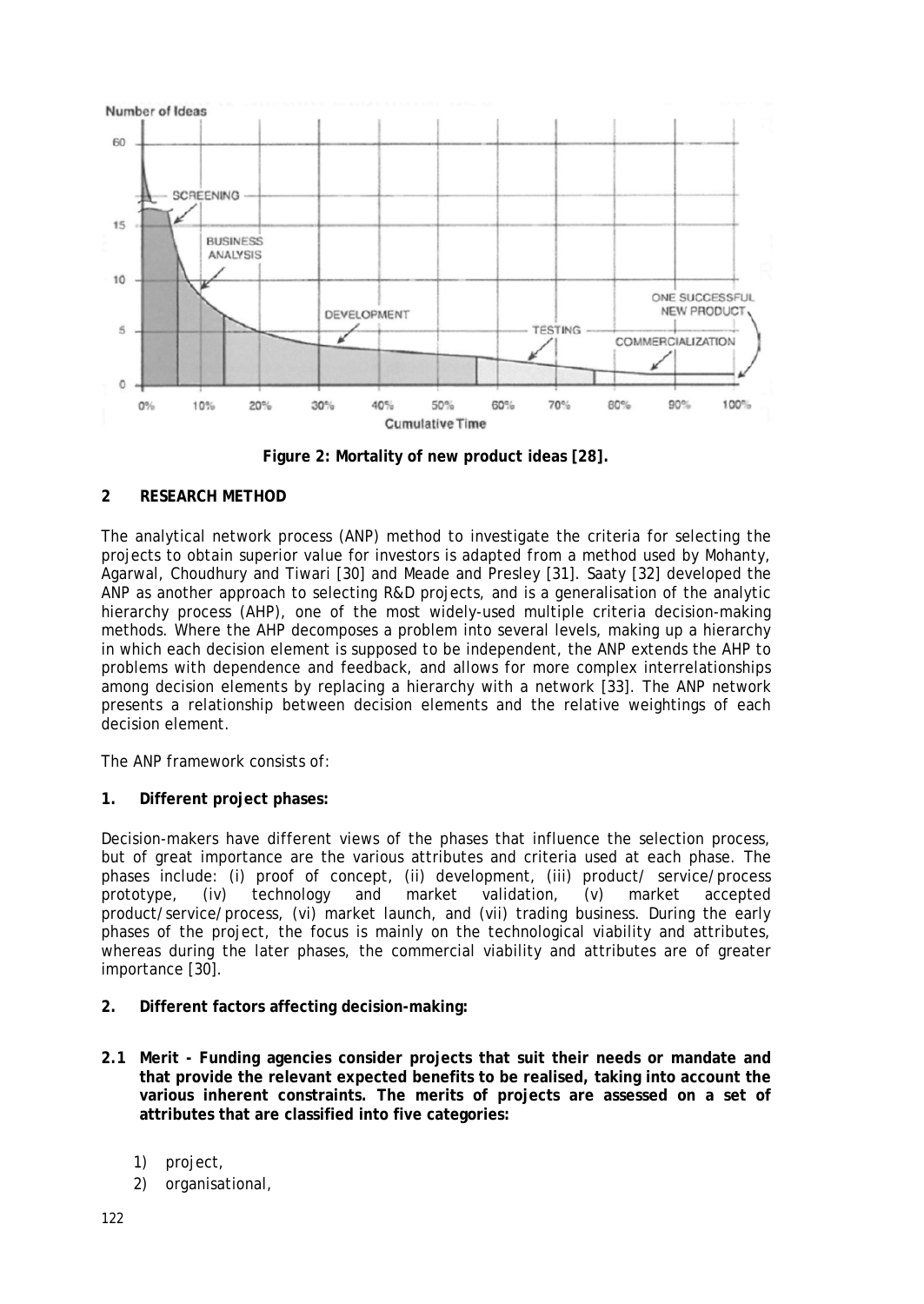- 3) technological,
- 4) market, and
- 5) environmental.
- **2.2 Risk - Risk in the technology innovation space is very high, and a level of comfort should be reached in order for such a project to be selected. The risks are classified into three categories:**
	- 1) technical,
	- 2) economic, and
	- 3) commercial.
- **2.3 Category – Due to the strategic needs and preferences of the agencies that are directed by their mandate, their inclination is towards certain categories of projects. The classification of the projects based on research is:**
	- 1) basic
	- 2) fundamental, and
	- 3) advanced.

The selected ANP model encompasses the attributes of technology innovation project selection.

Various criteria that are relevant to project selection, and are obtained mainly from the literature, were evaluated (Table 1). According to Mohanty et al. [30] and Meade and Presley [31], the objective of modelling the ANP framework is to select the project from the available options that would best support the realisation of the end goal. Gate review criteria were also identified for use at each gate.

It is important when doing research within a technology innovation project context that the methodology includes a multi-disciplinary approach. Considering technical and commercial feasibility within the technology innovation investment context in a developing market like South Africa, and to obtain consensus, the Delphi method was considered most appropriate by a panel of experts, according to Mullen's [34] guidelines. Beukman and Steyn [29] concur that, in situations where less information is available, consensus methods such as Delphi, focus groups, or brainstorming are called for. Although Delphi is a relatively simple technique, many studies have shown it to be an effective method [35, 36].

The participants selected as members of the expert panel had: (i) to be part of an organisation that supports technology innovation and commercialisation in South Africa, and (ii) to have experience in the fields of technology innovation, commercialisation, or startup/establishment of new ventures/SMME, and in the selection of projects. These experts were identified, contacted individually, and personally requested to participate as expert panellists. They had to be available and willing to participate in both Delphi rounds.

This was followed by discussions with some of these identified expert panellists on attributes and criteria over and above those identified from the literature (Table 1); these were then included in the study. From the identified attributes only the most applicable criteria from the secondary data were selected for use during a two-round Delphi study in order to collect the primary data. The identified attributes were used to identify the selection criteria relating to those factors, their weights, and gate review criteria during the Delphi study.

In the first-round of the Delphi survey the experts were asked to provide their biographical information and to rank and rate the critical factors that were provided (Table 1). The experts also identified and listed the criteria that were best suited for review at the gates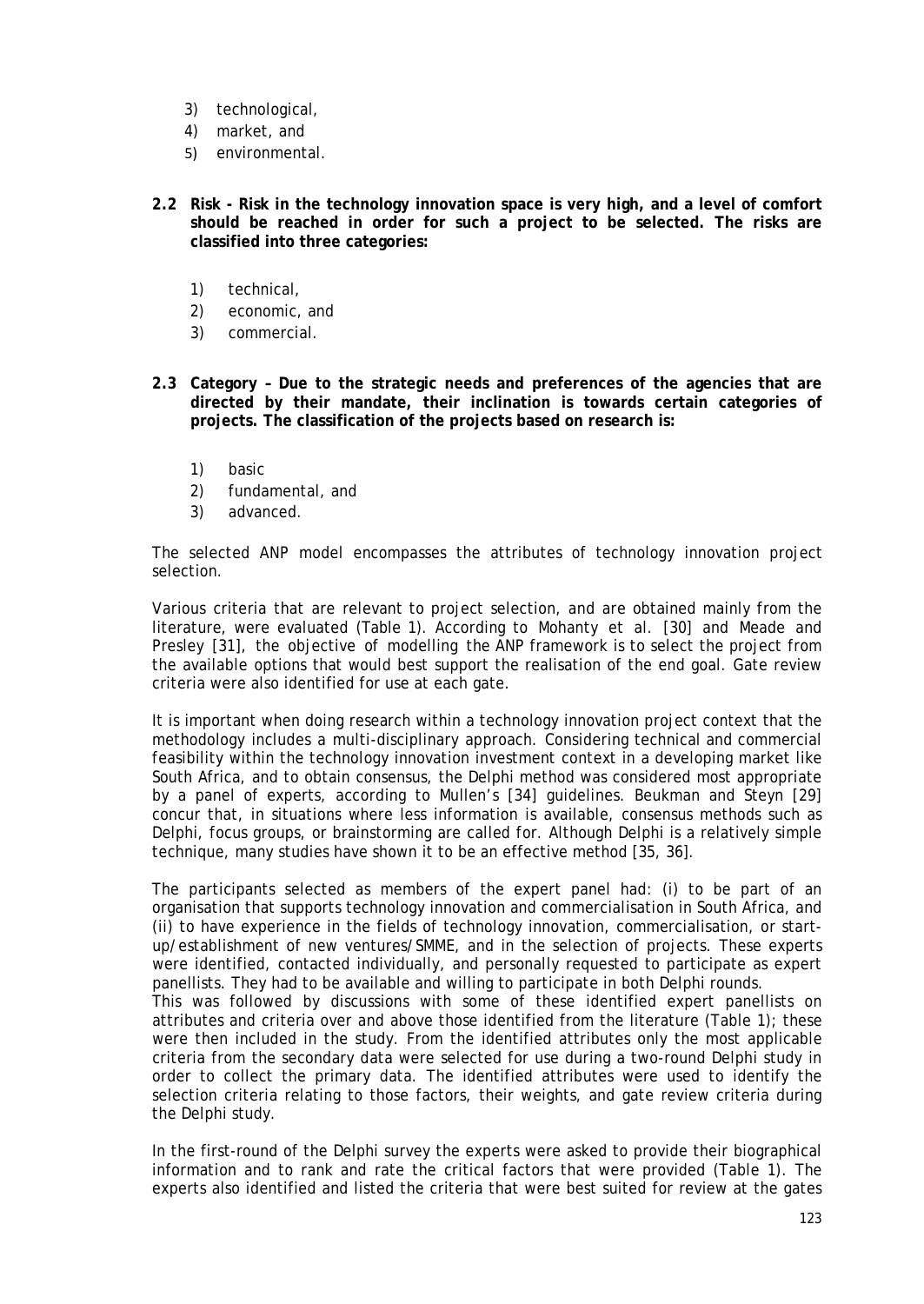between the project phases, and gave their opinions on the statements about the critical factors to identify the most widely-used criteria.

| <b>Critical factors</b>                            | <b>Literature/Publications</b>                   |
|----------------------------------------------------|--------------------------------------------------|
| <b>Technical risk and feasibility</b>              | Yap and Souder [37]                              |
|                                                    | Cooper (38)                                      |
|                                                    | Cooper and Kleinschmidt [39]                     |
|                                                    | O'Connor and Veryzer [40]                        |
|                                                    | Cooper [41]                                      |
|                                                    | Hart et al. [42]                                 |
|                                                    | Coldrick et al. [43]                             |
| Commercial risk and feasibility (include financial | Cooper and Kleinschmidt [44]                     |
| risk, market opportunity, ROI/payback period/      | Yap and Souder [37]                              |
| benefit)                                           | Cooper [38]                                      |
|                                                    | Wang et al. [11]                                 |
|                                                    | Cooper [41]                                      |
|                                                    | Cooper [22]                                      |
|                                                    | Hart et al. [42]<br>Coldrick et al. [43]         |
|                                                    | Shenhar et al. [45]                              |
| Project champion                                   | Fortune and White [46]                           |
|                                                    | Shenhar et al. [45]                              |
|                                                    | Belassi and Tukel [47]                           |
| <b>Commercialisation strategy</b>                  | Sohn and Moon [48]                               |
|                                                    | Cooper et al. [49]                               |
|                                                    | Palmberg [50]                                    |
|                                                    | Shenhar et al. [45]                              |
| <b>Technology innovation</b>                       | Cooper [38]                                      |
|                                                    | Hart et al. [42]                                 |
|                                                    | Ahn et al. [51]                                  |
|                                                    | Danneels and Kleinschmidt [52]                   |
|                                                    | Balachandra and Friar [10]                       |
|                                                    | Palmberg [50]                                    |
| Intellectual property protection                   | Cooper and Kleinschmidt [44]                     |
|                                                    | Cooper [22]                                      |
|                                                    | Coldrick et al. [43]                             |
|                                                    | Balachandra and Friar [10]                       |
| Project sponsor/executive support                  | Cooper [38]                                      |
|                                                    | Lim and Mohamed [53]                             |
|                                                    | Iyer and Jha [54]                                |
|                                                    | Fortune and White [46]<br>Belassi and Tukel [47] |
| Product availability at launch                     | Cooper and Kleinschmidt [44]                     |
|                                                    | Yap and Souder [37]                              |
|                                                    | Cooper [38]                                      |
|                                                    | Cooper and Kleinschmidt [39]                     |
| Team skills and competencies                       | Yap and Souder [37]                              |
|                                                    | Shenhar et al. [45]                              |
|                                                    | Belassi and Tukel [47]                           |
| Alignment with strategy of organisation            | Carbonell-Foulquie et al [55]                    |
|                                                    | Cooper [41]                                      |
|                                                    | Cooper [22]                                      |
|                                                    | Coldrick et al. [43]                             |

# **Table 1: Critical factors identified from literature**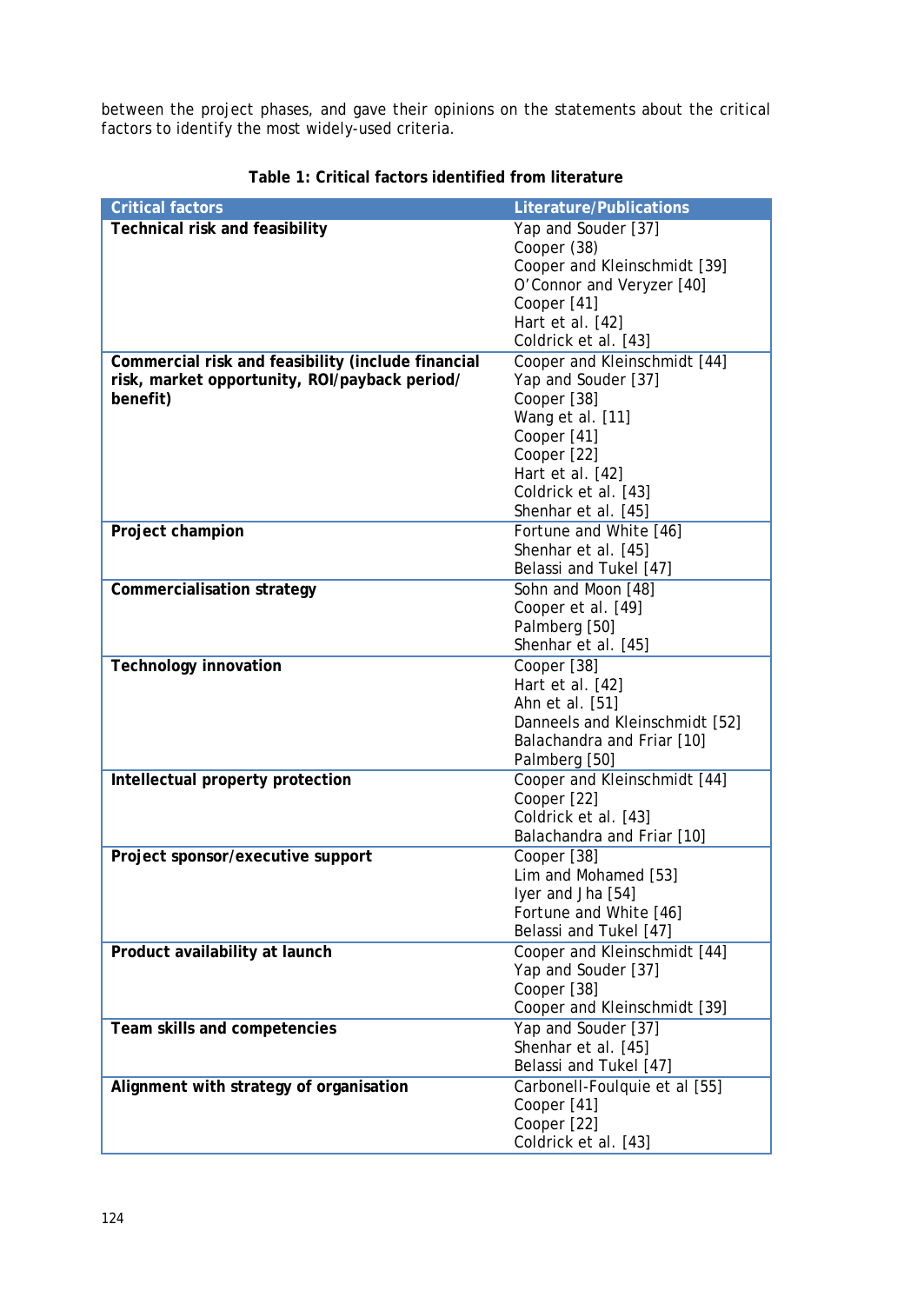All seven experts who agreed to take part in the Delphi survey completed and returned their Delphi survey questionnaires. They had a combined industry experience of more than 120 years, with an average of more than 17 years per expert, and a total of 65 years experience with technology innovation and innovation projects/start-up of new ventures/SMMEs. Furthermore, they had 70 years' combined experience working with R&D, technology innovation, setting-up new ventures, and project selection. They had been involved jointly in the approval of projects, project selection, and portfolio management for more than 110 years. In addition, they had successfully commercialised or established more than 65 new ventures. The expert respondents therefore had significant experience with project selection for commercial success and new venture/SMME start-up required for the Delphi survey.

The statements on which no consensus was achieved in the first round were analysed and fed back to the panel during the second round of the Delphi survey. While the first survey asked the panel to rank and provide the respective weights for the identified selection criteria, in the second round the panel were provided with the results of the ranking and the gate review criteria, and had to indicate whether or not they agreed with the results. Three different options for the associated weights were provided from which to choose. The additional criteria suggested by the panel for consideration were included in the second round for analysis.

Only six of the seven respondents took part in the second survey. The questions on which no consensus was reached were regarded as less important project selection criteria, and were not used in the basic ANP framework. The gate review criteria with which the panel did not agree were removed. It is believed that the requirements set for a Delphi survey were satisfied, and that the results are a true reflection of the consensus reached.

# **3 RESULTS**

The most important project selection and gate review criteria for selecting and reviewing technology innovation projects were identified. The Delphi panel identified fourteen statements about frequently-used selection criteria that should be considered when deciding to invest in technology innovation projects for commercial success:

- i. The value proposition of the project in order to determine the value of solving the problem to the customer; a customer should be prepared to pay for the solution (product/service or process) that is to be developed.
- ii. Competitors' size and the alternative products they offer should be identified, to estimate the degree of competitive intensity and barriers to entry, including the ease of adoption that might affect successful market entry.
- iii. There should be a clear link between the milestones and deliverables and the specific expected outcomes of the project.
- iv. There should be opportunity for market success.
- v. The project should have a sustainable competitive advantage, such as intellectual property.
- vi. The project team should show skills and competencies.
- vii. The route to market and market penetration ability for the intended business should be measured.
- viii. There should be a degree of intellectual property protection.
- ix. Risks (technical, commercial, and developmental) should be controlled throughout the project life-cycle.
- x. There should be opportunity for technical success.
- xi. The technical risk of the product/service or process being developed should be assessed.
- xii. Strategic commercial partnerships are an important factor.
- xiii. Regulatory hurdles and challenges should be addressed early on from project selection.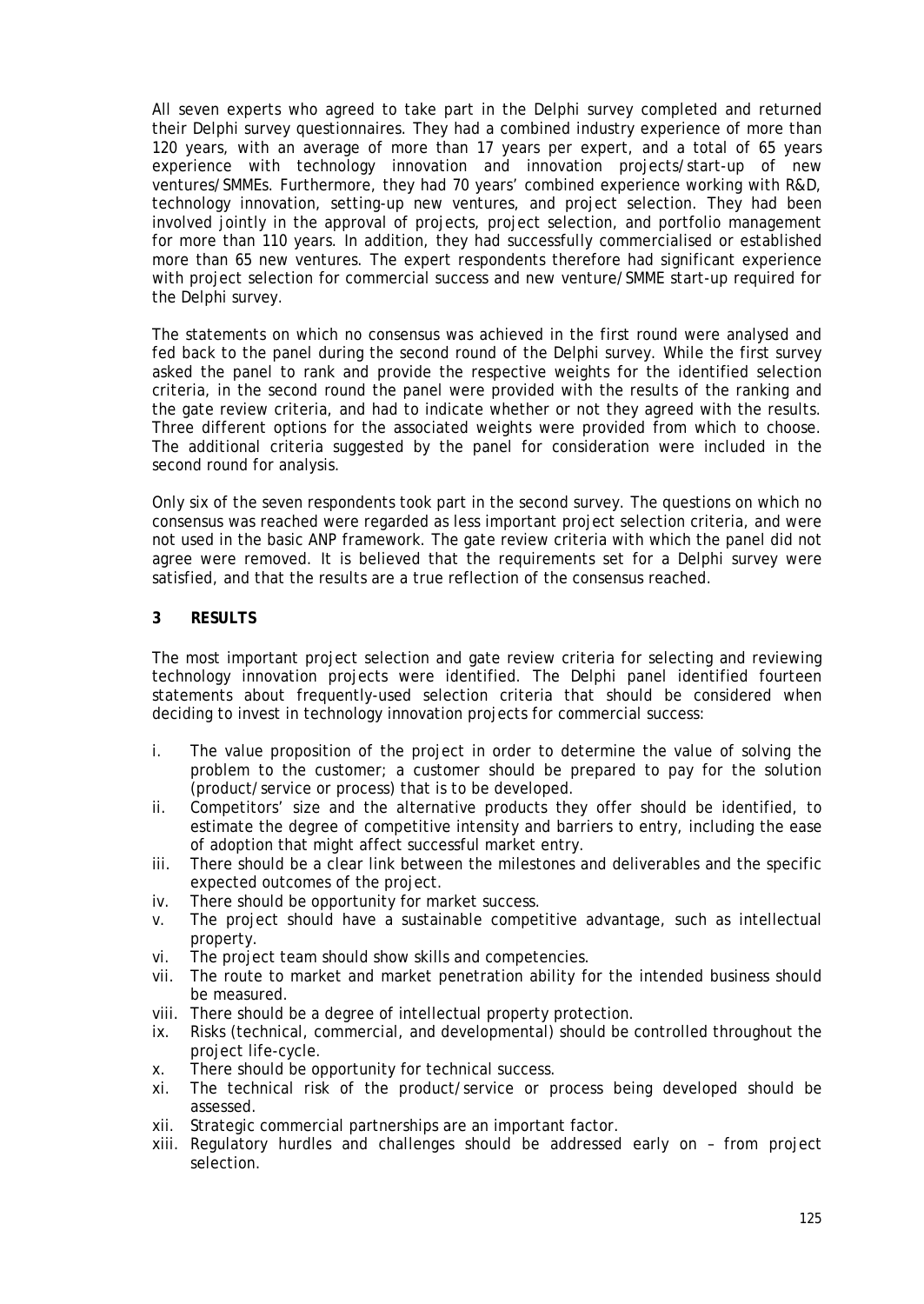xiv. The project team's drive and determination and an entrepreneurial mind-set are crucial.

These criteria were used as the measures and criteria for the ANP framework (Table 2).

The *most critical* factors to consider during project selection/early project phases for a project to achieve commercialisation success are *commercial risk and feasibility*, followed by *the team's skills and competence*. No consensus was achieved about the third factor. This indicates that the experts have varying opinions on the importance of the third factor. The fact that the criteria differ between industries and individuals might be the reason for the limited selection criteria published for commercialisation success of this type of projects.

The three *least important* factors to consider during project selection/early project phases for a project to achieve commercialisation success were found to be *product availability at launch of organisation*, followed by *investment management,* and *alignment with strategy*  as the third of the least important factors. These factors are therefore not as important for the selection of projects according to the experts, and do not have to be considered as selection criteria for technology innovative projects.

| <b>Factors</b> | Project<br>Phase                    | <b>Attributes</b>                   | Measures / Criteria                                                                                                                                                                                                                                                                                                                                                       |
|----------------|-------------------------------------|-------------------------------------|---------------------------------------------------------------------------------------------------------------------------------------------------------------------------------------------------------------------------------------------------------------------------------------------------------------------------------------------------------------------------|
| Merit          | Planning                            | Project                             | Clear link between the milestones and<br>deliverables and the specific expected<br>outcomes of the project                                                                                                                                                                                                                                                                |
|                |                                     | Stakeholder<br>management           | Strategic commercial partnerships                                                                                                                                                                                                                                                                                                                                         |
|                | concept                             | Technology                          | The degree of intellectual property<br>protection<br>Technical risks throughout the project life-<br>cycle<br>Opportunity for technical success                                                                                                                                                                                                                           |
|                |                                     | Organisation                        | Project team's skills and competencies<br>Project team's drive and determination and<br>entrepreneurial mind-set                                                                                                                                                                                                                                                          |
|                | Market<br>validation                | Market                              | Value proposition<br>Competitors' size and the alternative<br>products they offer should be identified, to<br>estimate the degree of competitive<br>intensity and barriers to entry, including<br>the ease of adoption that might affect<br>successful market entry<br>Opportunity for market success<br>Sustainable competitive advantage, e.g.<br>intellectual property |
| Risk           | Market                              | Environment                         | Regulatory hurdles and challenges                                                                                                                                                                                                                                                                                                                                         |
|                | Market launch                       | Technical                           |                                                                                                                                                                                                                                                                                                                                                                           |
|                | New venture/<br>Trading<br>business | Commercial                          | The route to market and market<br>penetration ability for the intending<br>business<br>Sustainable competitive advantage, e.g.<br>intellectual property.<br>Commercial risks throughout the project<br>life-cycle                                                                                                                                                         |
|                |                                     | Proof of<br>Development<br>accepted |                                                                                                                                                                                                                                                                                                                                                                           |

**Table 2: ANP framework for technology innovation project selection**

The weight of importance allocated to each of the critical factors from Table 1 was found to be within the minimum and maximum ranges, as indicated in Table 3. This confirms the results from the Delphi survey that *commercial risk and feasibility* is the most important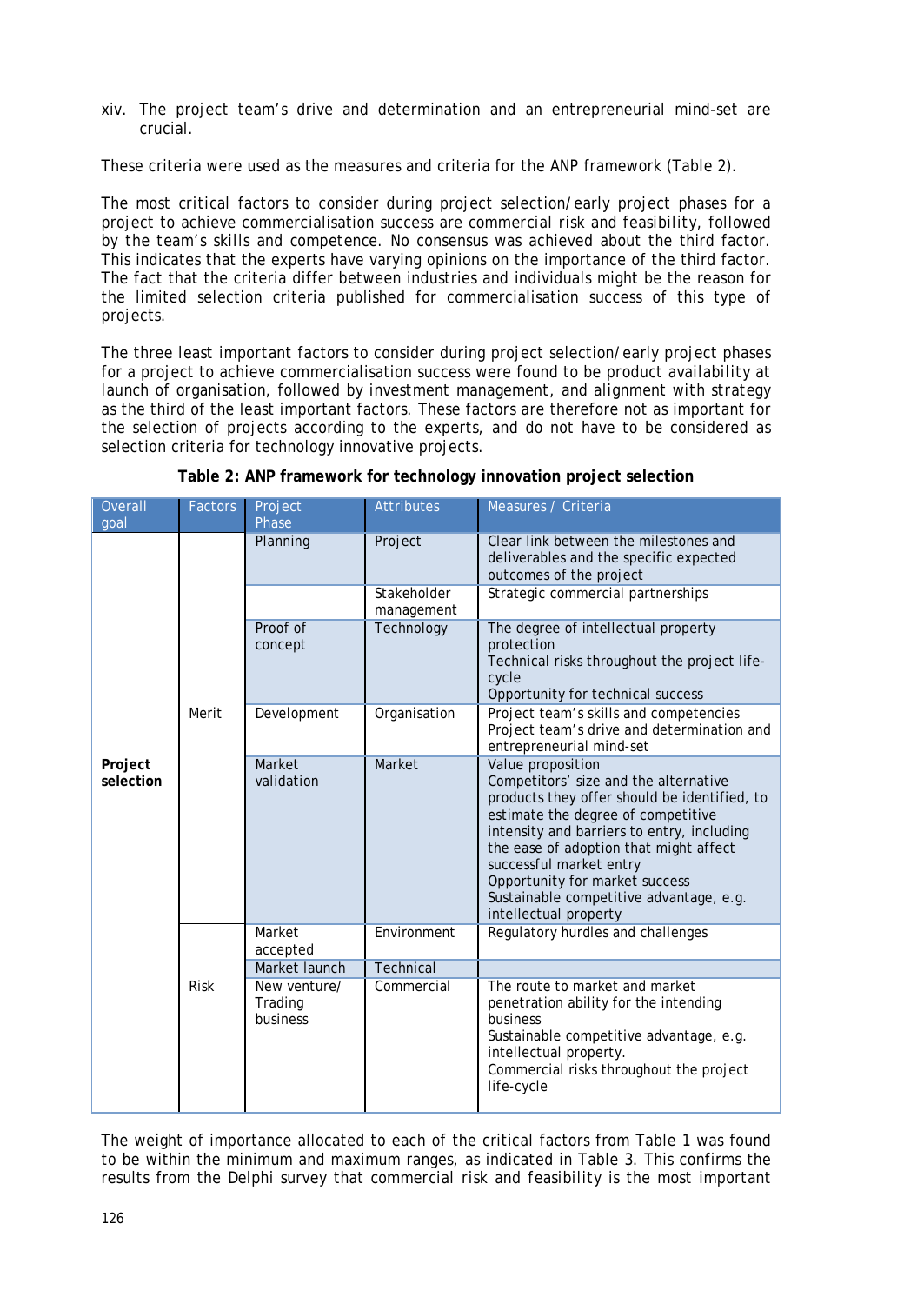factor, followed by *team skills and competencies*. These factors thus play a critical role as selection criteria for technology innovation projects.

When these selection criteria are considered, there is a greater possibility that commercial success will be achieved; but the project will need to be monitored and evaluated throughout its life-cycle. The new-product stage-gate system in Figure 1 was used to identify the review criteria to be used at each of the gates. The results for the gate for each respective gate from the Delphi survey are indicated in Table 4.

| Range                                      | <b>Minimum</b> | Maximum |  |
|--------------------------------------------|----------------|---------|--|
| <b>Factors</b>                             |                |         |  |
| 1. Commercial risk and feasibility         | 26%            | 30%     |  |
| 2. Team's skills and competencies          | 15%            | 15%     |  |
| 3. Commercialisation strategy              | 10%            | 15%     |  |
| 4. Technical risk and feasibility          | 8%             | 10%     |  |
| 5. Intellectual property protection        | 5%             | 11%     |  |
| 6. Technology innovation                   | 5%             | 10%     |  |
| 7. Project champion                        | 4%             | 5%      |  |
| 8. Project sponsor/executive support       | 5%             | 5%      |  |
| 9. Alignment with strategy of organisation | 3%             | 5%      |  |
| 10. Investment management                  | 2%             | 5%      |  |
| 11. Product availability at launch         | 0%             | 4%      |  |
| Total                                      | 100%           | 100%    |  |
|                                            |                |         |  |

**Table 3: Weight range allocated to each of the critical factors**

## **4 CONCLUSIONS AND RECOMMENDATIONS**

There are various methodologies to select projects. Information on project selection criteria – specifically for technologically innovative projects aimed at commercial success and the possible establishment of an SMME – is, however, very limited. This study contributes to filling this gap by (i) revealing some insights into project selection criteria, their associated weightings, and gate review criteria, based on the experience of experts in the field of technology innovation and its realisation of commercial success; (ii) providing a basic foundation in the form of an ANP framework and gate review criteria to develop a project management methodology; (iii) providing a better understanding of what it takes to select technology innovation projects to ensure commercial success; and (iv) contributing to the bodies of knowledge on project management for technology innovation projects geared towards commercial success.

Recommendations about the selection criteria for technology innovation projects and their weightings in South Africa: (i) the selection criteria should be employed, together with the gate review criteria from which a proper pilot feasibility study should be conducted on funding and supporting agencies for technology innovation projects; (ii) monitoring and evaluating the pilot study should indicate whether the desired outcome (commercialisation and/or SMME establishment) was achieved; and (iii) clear guidelines should be developed for each relative effort.

Areas for further research include finding the exact weighting of the identified criteria, and developing a generic technology innovation stage-gate methodology that could be applied and used throughout the development of the projects. Case studies can be used to compare the actual methodologies used by different funding agencies, and to see what effect these different methodologies have on the commercial success or failure of technology innovation projects.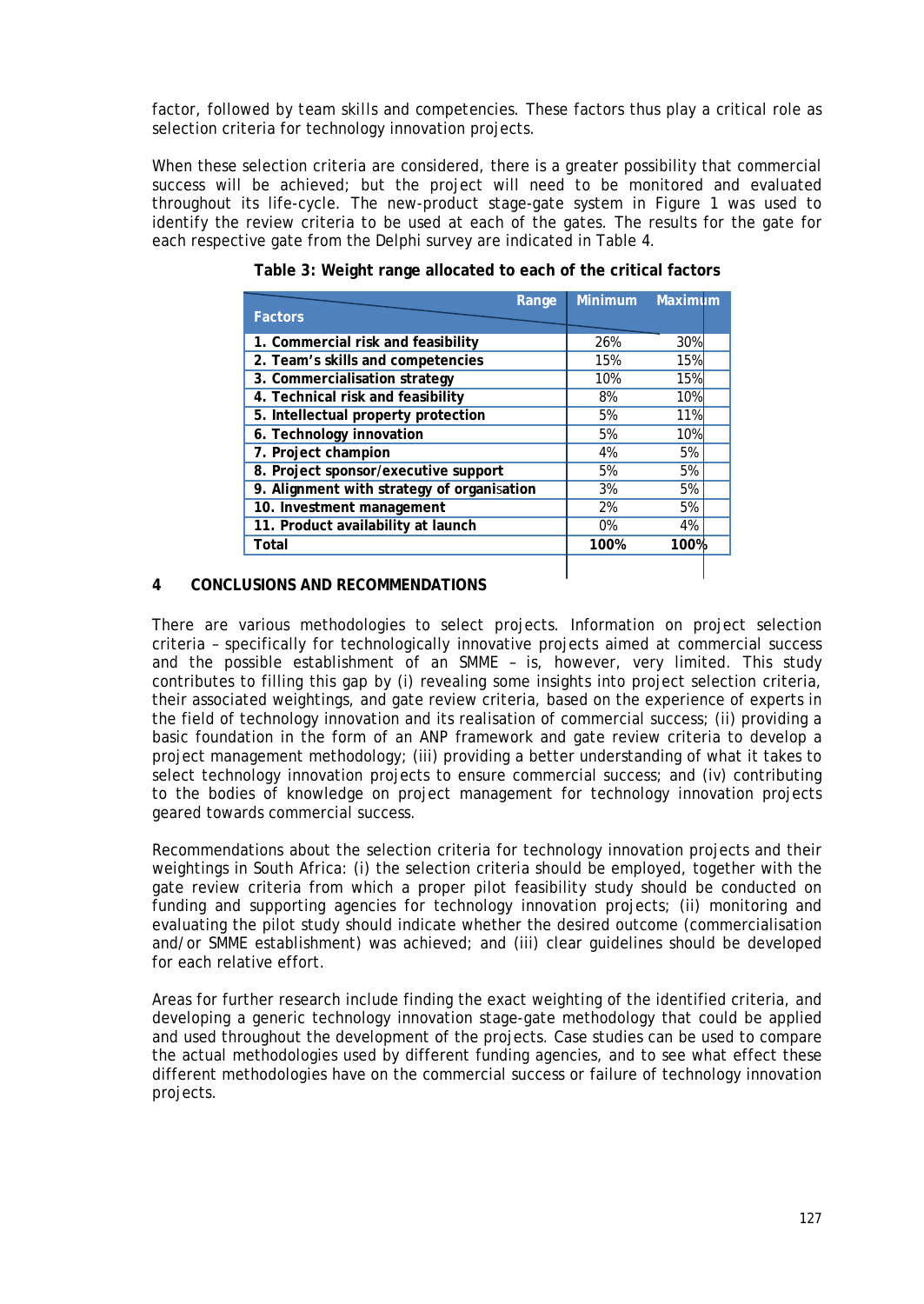| Gate           |                                   |          | Gate criteria                                                                                                                                                                                                                                                                                                                                    |
|----------------|-----------------------------------|----------|--------------------------------------------------------------------------------------------------------------------------------------------------------------------------------------------------------------------------------------------------------------------------------------------------------------------------------------------------|
| 1              | Initial screen                    |          | 1. Technical risk<br>2. Intellectual property protection                                                                                                                                                                                                                                                                                         |
| $\overline{2}$ | Second screen                     |          | 1. Changes in ROI<br>2. Changes in plans<br>3. Technical risk<br>4. Commercial risk<br>5. Project champion<br>6. Technology innovation<br>7. Intellectual property protection<br>8. Project sponsor/executive support<br>9. Market viability                                                                                                     |
| 3              | Decision on business case         |          | 1. Market potential<br>2. Cost impact on ROI<br>3. Execution becomes critical<br>4. Technical risk<br>5. Commercial risk<br>6. Intellectual property protection<br>7. Project sponsor/executive support<br>8. Strategic alignment<br>9. Market viability and ability to industrialise plus team<br>skills<br>10. Drive and entrepreneurial flair |
| 4              | Post-development review           |          | 1. Commercial case<br>2. Cost impact on ROI<br>3. Compare actual results with milestones set<br>4. Execution<br>5. Project management<br>6. Communication<br>7. Technical risk<br>8. Commercial risk<br>9. Commercialisation strategy                                                                                                            |
| 5              | Pre-commercialisation<br>analysis | business | 1. Team suitability<br>2. Execution critical<br>3. Marketing<br>4. ROI comparison with original plan<br>5. Communication to organisation<br>6. Commercial risk<br>7. Commercialisation strategy<br>8. Product availability at launch<br>9. Team skills, ability, drive, and determination                                                        |

# **Table 4: Identified gate criteria to be used for review at each stage**

#### **REFERENCES**

- [1] **McFarlan, F.W.** 1984. Information technology changes the way you compete. *Harvard Business Review,* 62, pp 98–103.
- [2] **Porter, M.E. & Millar, V.E.** 1985. How information gives you competitive advantage. *Harvard Business Review,* 63, pp 149–160.
- [3] **Reddy, R.** 1990**.** Technology and organizations: A technological perspective, *Technology and organizations*. Jossey-Bass, San Francisco, CA, pp 232-253.
- [4] **Sproull, L.S. & Goodman, P.S.** 1990. Technology and organizations: Integration and opportunities, *Technology and organizations*. Jossey-Bass, San Francisco, CA.
- [5] **Dvir, D., Raz, T. & Shenhar, A.J.** 2003. An empirical analysis of the relationship between project planning and project success. *International Journal of Project Management*, 21(2), pp 89– 95.
- [6] **Hemantha, S.B. & Park, C.S.** 2002. Multi-stage capital investment opportunities as compound real options. *The Engineering Economist,* 47(1), pp 1-28.
- [7] **Cooper, R.G. & Kleinschmidt, E.J.** 1996. Winning business in product development: Critical success factors. *Research Technology Management,* 39, pp 18-29.
- [8] **Rasmussen, E.** 2008. Government instruments to support commercialisation of university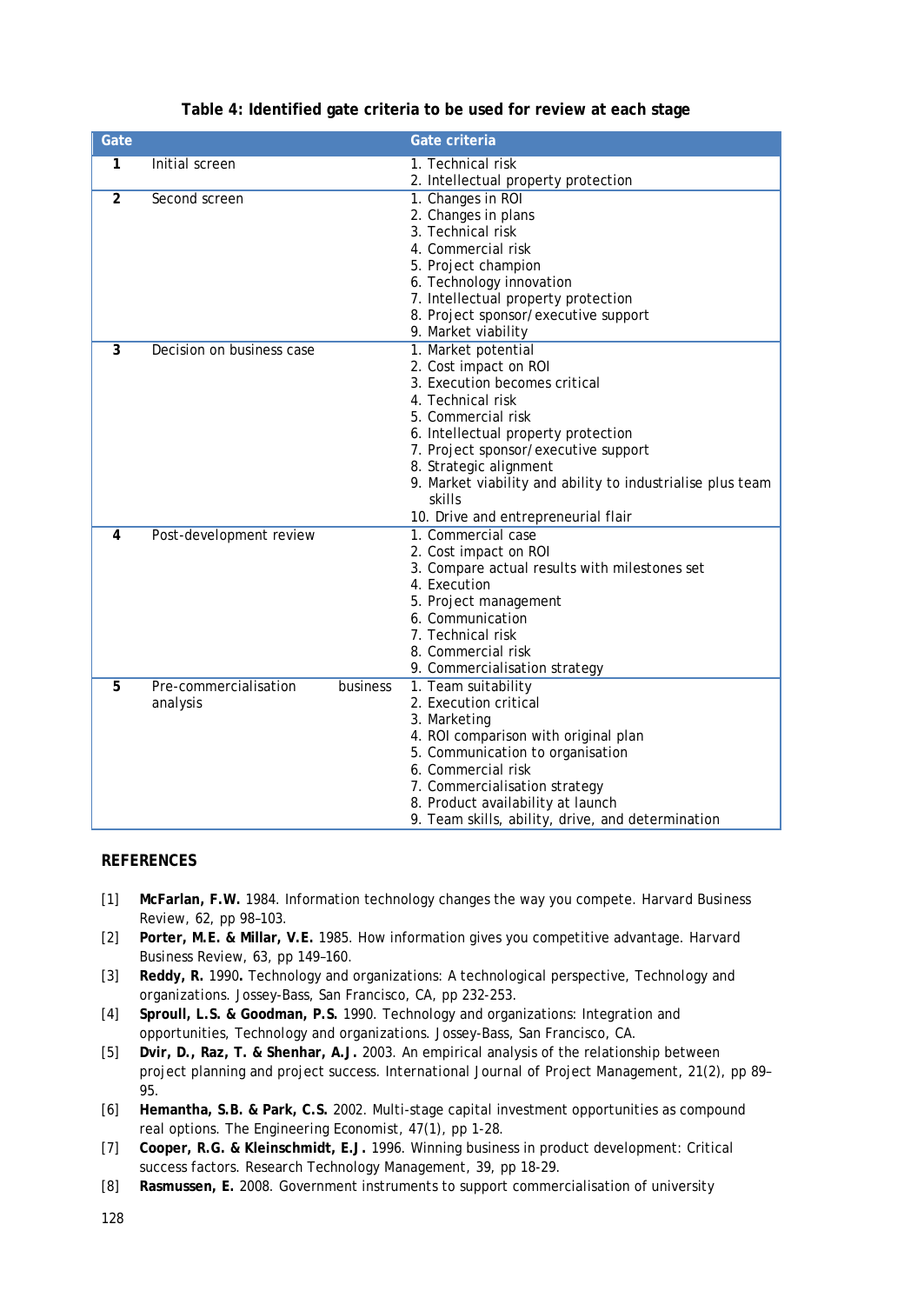research: Lessons from Canada. *Technovation*, 28, pp 506-517.

- [9] **Rae, T. & Eden, C.** 2002. On project success and failure in major engineering projects. *EURAM.*
- [10] **Balachandra, R. & Friar, J.H.** 1997. Factors for success in R&D projects and new product innovation: A contextual framework. *IEEE Transactions on Engineering Management*, 44 (3), pp 276-287.
- [11] **Wang, J., Lin, W. & Huang, Y.** 2010. A performance–oriented risk management framework for innovative R&D projects. *Technovation*, 30, pp 601-611.
- [12] **Munns, A.K. & Bjeirmi, B.F.** 1996. The role of project management in achieving project success. *International Journal of Project Management*, 14(2), pp 81-87.
- [13] **Cooper, R.G.** 1979. The dimensions of industrial new product success and failure. *The Journal of Marketing,* 43, pp 93–103.
- [14] **Svensson, R.** 2007. Commercialisation of patents and external financing during the R&D phase. *Research Policy,* 36, pp 1052-1069.
- [15] **Cooper, R.G. & Kleinschmidt, E.J.** 1991. New product processes at leading industrial firms. *Industrial Marketing Management*, 20(2), pp 137-147.
- [16] **Liberatore, M.J. & Titus, G.J.** 1983. Synthesizing R&D planning and business strategy: Some preliminary findings. *R&D Management*, 13(4), pp 207–216.
- [17] **Mansfield, E. & Wagner, S.** 1975. Organizational and strategic factors associated with probabilities of success in industrial R&D. *The Journal of Business,* 48, pp 179–198.
- [18] **McGinnis, M.A. & Ackelsberg, M.R.** 1983. Effective innovation management: Missing link in strategic planning? *Journal of Business Strategy,* 4(1), pp 59–66.
- [19] **Nicholas, J.M. & Steyn, H.** 2012. *Project management for business, engineering, and technology: Principles and practice.* 4<sup>th</sup> edition. Routledge, New York and London.
- [20] **Coffin, M.A. & Taylor, B.W.** 1996. Multiple criteria R&D project selection and scheduling using fuzzy logic. *Computers & Operations Research*, 23(3), pp 207-220.
- [21] **Cooper, R.G, Edgett, S. & Kleinschmidt, E.** 2001. Portfolio management for a new product development: Results of an industry practices study. R*&D Management*, 31(4), pp 361-380.
- [22] **Cooper, R.G.** 1990. Stage-gate systems: A new tool for managing new products. *Business Horizons*, May-June, pp 44-54.
- [23] **Buttrick, R.** 2000. *The project workout*, 2nd edition. Financial Times Management, London.
- [24] **Steyn, H. (ed.)** 2012. *Project management: A multi-disciplinary approach*, 3rd edition. FPM Publishing, Pretoria.
- [25] **Collyer, S. & Warren, C.M.J.** 2009. Project management approaches for dynamic environments. *International Journal of Project Management*, 27, pp 355–364.
- [26] **Meredith, J.R. & Mantle, S.J.** 1995. *Project management: A managerial approach*. 3rd edition. John Wiley and Sons, Inc., United States.
- [27] **Bhuiyan, N.** 2011. A framework for successful new product development. *Journal of Industrial Engineering and Management*, 4(4), pp 746-770.
- [28] **Booz, Allen & Hamilton.** 1982. *New product management for the 1980s*. Booz, Allen & Hamilton, Inc, New York.
- [29] **Beukman, E. & Steyn, H.** 2011. Phasing technology transfer projects for sustainable socioeconomic development. *South African Journal of Industrial Engineering*, 22(2), pp 40-53.
- [30] **Mohanty, R.P., Agarwal, R., Choudhury, A.K. & Tiwari, M.K.** 2005. A fuzzy ANP-based approach to R&D project selection: A case study. *International Journal of Production Research,* 43(24), pp 5199-5216.
- [31] **Meade, L.M. & Presley, A.** 2002. R&D project selection using the analytic network process. *IEE Transactions on Engineering Management,* 49, pp 59-66.
- [32] **Saaty, T.L.** 1980. *The analytical hierarchy process: Planning, priority setting, resource allocation*. McGraw-Hill, New York.
- [33] **Jung, U. & Seo, D. W.** 2010**.** An ANP approach for R&D project evaluation based on interdependencies between research objectives and evaluation criteria. *Decision Support Systems,* 49, pp 335–342.
- [34] **Mullen, P.M.** 2003. Delphi: Myths and reality. *Journal of Healthy Organization and Management,*  17(1), pp 37-52.
- [35] **Turoff, M.** 1970.The design of a policy Delphi. *Technological Forecasting and Social Change,* 2, pp 149-171.
- [36] **Barry, M.-L., Steyn, H. & Brent, A**. 2008. Determining the most important factors for sustainable